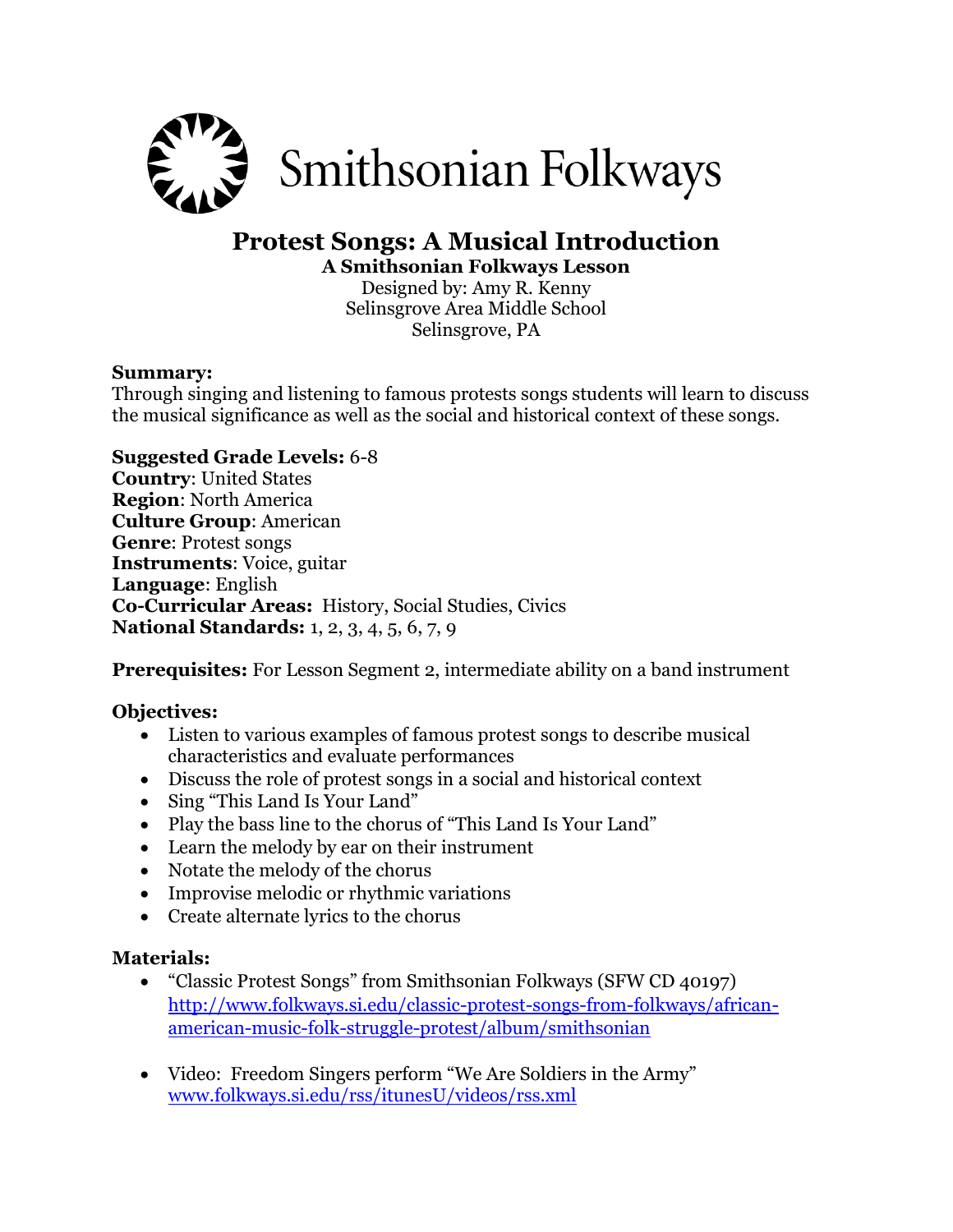### **Lesson Segments:**

- **1. An Introduction to the History of Protest Songs** (National Standards 6, 7, 9)
- **2. Musical Performance of "This Land is Your Land"** (National Standards 1, 2, 3, 4, 5)

## **1. An Introduction to the History of Protest Songs**

- **a.** Listen to recordings of familiar protest songs:
	- **i.** "This Land is Your Land" (track 7)
	- ii. "Turn, Turn, Turn" (track 8)
	- iii. "We Shall Overcome" (track 22)
- **b.** Watch video of Freedom Singers (civil rights)
	- **i.** Music was essential to the African-American struggle for civil rights and equality. "We Are Soldiers in the Army" demonstrates how the Black American traditional song repertoire and older styles of singing were used to inspire and organize the Civil Rights Movement. The singers here remind us that the days of open discrimination and bigotry are not far behind us, and that "it's people's hearts we're trying to change now." The a cappella quartet features legendary civil rights activists and singers Rutha Harris, Charles Neblett, Bettie Mae Fikes, and Cordell Reagon.
- **c.** Ask students to describe and evaluate what they heard in musical terms
- **d.** Discuss history of protest songs in general, as well as the specific background of the songs listened to; look at liner notes for ideas

**Assessment:** Divide students into small groups. Assign each group a different question to discuss. After an allotted time each small group will present to the class.

Sample discussion questions:

- Protest songs have been around as long as humans have had conflict. Why are songs often used for protest?
- Protest songs in America date back to the American colonists objecting to British rule. What are other conflicts in American history that have inspired protest songs?
- What are some current political events or social situations that might inspire a protest song? In today's songs, what types of music are protest songs often heard?

## **2. Musical Performance of "This Land is Your Land"**

- **a.** Listen to "This Land Is Your Land;" discuss background of the song/composer (access liner notes)
- **b.** Distribute lyric sheets; sing the song with focus on the chorus
- **c.** Teach the tonic chord tones (I, IV, V) and have students play on their instruments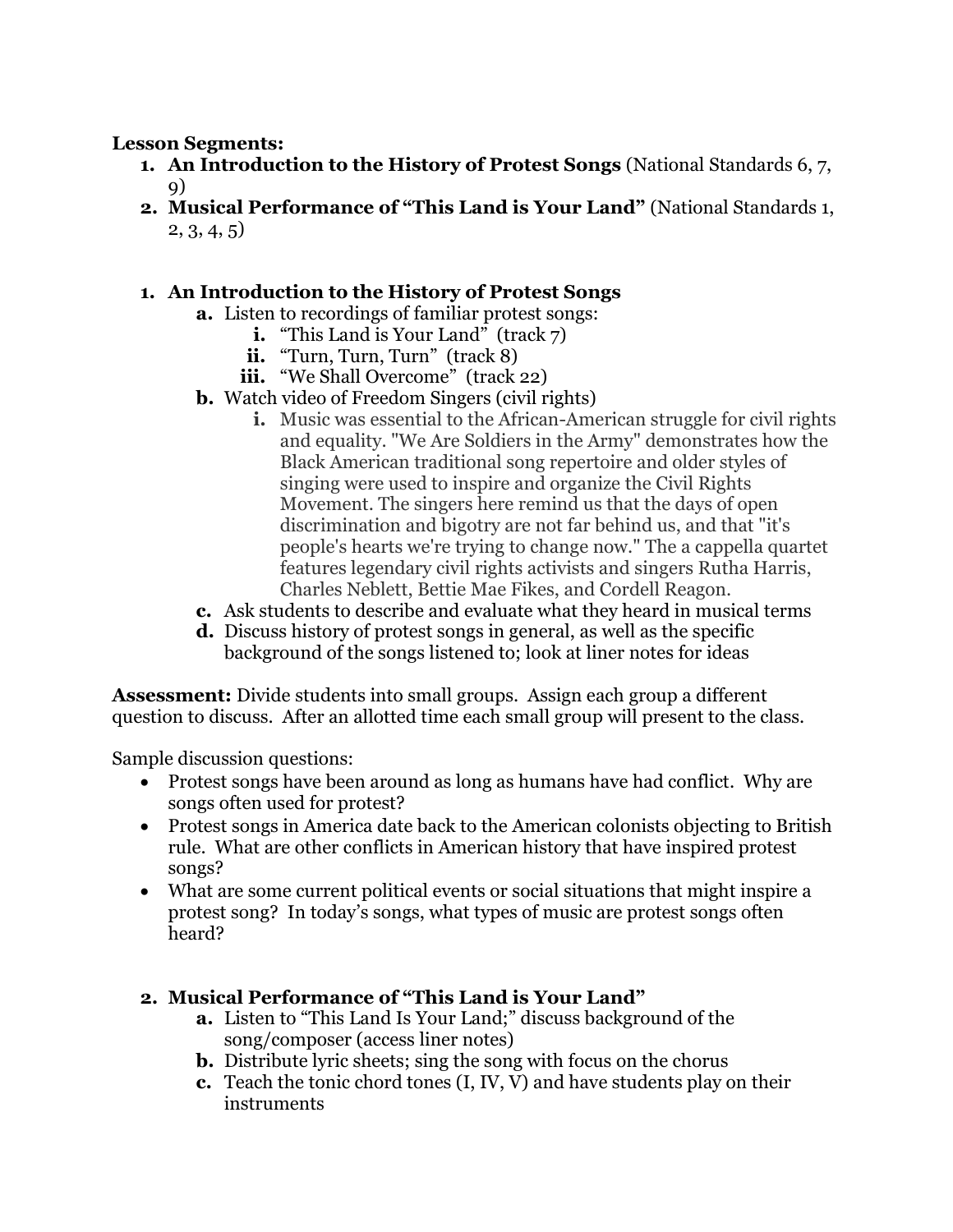- **d.** Ask one group of students to make tone changes by ear (using their three choices of notes) while the rest of the class sings the chorus; switch groups
- **e.** Choose from any of the following activities
	- **i.** Teach the students to play the melody by ear on their instruments
	- **ii.** Have the students notate the melody of the chorus
	- **iii.** Ask for volunteers to improvise melodic or rhythmic changes to the chorus
	- **iv.** Show video of Pete Seeger performing "English is Crazy"
- **f.** Divide students into small groups and have them create new lyrics to the chorus

**Assessment:** Students will be divided into groups to perform accurately on their instrument the melody and/or the bass line. Other students may be selected to improvise a chorus. If any group has created new lyrics they may share with the class. Members of the class may be given an opportunity to reflect on the performances.

**Additional Resources:** The Folkways Collection (1 hour podcast from Smithsonian Folkways)

- Program 8: Woody Guthrie
	- o An original folk hero, Woody Guthrie transformed the folk ballad into a vehicle for social protest. Guthrie wrote literally hundreds of songs, many of them now revered classics, including the unofficial anthem "This Land Is Your Land." He was also a major influence on music superstars such as Bruce Springsteen and Bob Dylan. Moses Asch, who recorded much of Guthrie's material, thought of Woody as nothing less than a full-blown genius. Program eight is devoted to a portrait of this giant in American folk music.

[http://media.smithsonianfolkways.org/audio/podcasts/folkways\\_ckua/0](http://media.smithsonianfolkways.org/audio/podcasts/folkways_ckua/008.mp3) [08.mp3](http://media.smithsonianfolkways.org/audio/podcasts/folkways_ckua/008.mp3)

- Program 12: Pete Seeger
	- o Born of a renowned musical family, Pete Seeger's name is synonymous with the post-War American folk music revival. A contemporary of and collaborator with Woody Guthrie, Pete Seeger casts his own long shadow over the folk music genre. This program overviews Seeger's life and music, including his work with Guthrie, and features recent interviews with Seeger and those who have known him well.

[http://media.smithsonianfolkways.org/audio/podcasts/folkways\\_ckua/01](http://media.smithsonianfolkways.org/audio/podcasts/folkways_ckua/012.mp3) [2.mp3](http://media.smithsonianfolkways.org/audio/podcasts/folkways_ckua/012.mp3)

- Program 14: Music and the Winds of Change: The Civil Rights Movement
	- The second of three programs on music as an instrument of social activism, this episode pays particular attention to material in the Folkways collection which documents and reflects the civil rights struggle, especially through the ten year period between 1955 and 1965. The program draws on such Folkways albums as "Voices of the Civil Rights Movement (Black American Freedom Songs, 1960-1966) and an audio-verite recording of